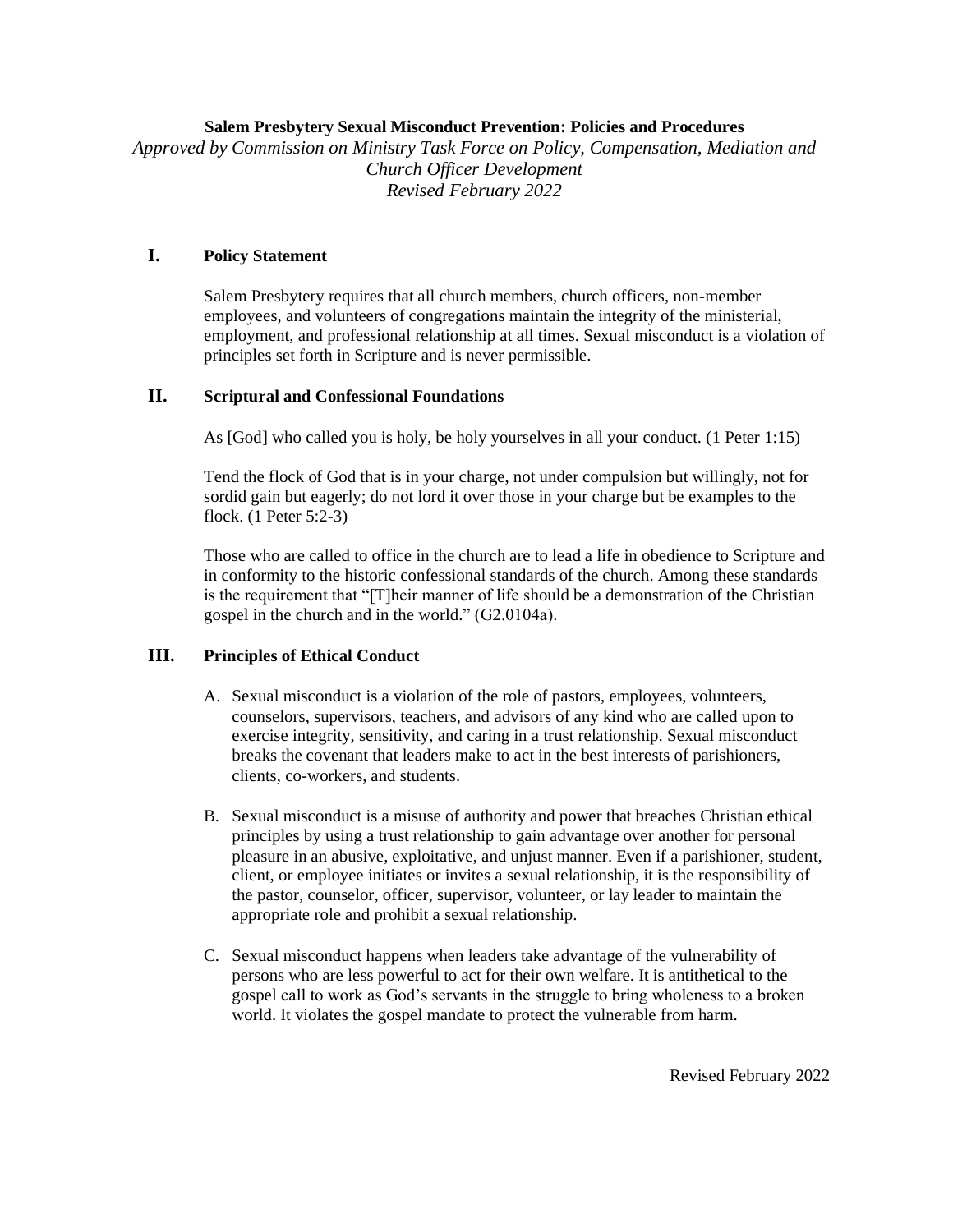## **IV. Purpose of the Policy**

Salem Presbytery adopts this policy for the use of all ministers, local churches and other related agencies under its jurisdiction. Its purpose is as follows:

- A. To establish standards of ethical behavior consistent with Scripture and secular law and to establish a process for the enforcement of those standards;
- B. To provide procedures for inquiry and effective response to allegations of sexual misconduct and/or harassment;
- C. To serve as a guide for the application of the powers of presbytery and session under the Form of Government and the Rules of Discipline of the Presbyterian Church (U.S.A.). See D1.0100, (2019-2023)
- D. To guide the administration of appropriate employer/employee relationships within the presbytery and related agencies;
- E. To serve as a guide for the prevention of sexual misconduct;
- F. To guide responses of pastoral concern for all parties affected by any alleged or actual incidents of sexual misconduct.

## **V. Definitions**

- A. Sexual Misconduct is the comprehensive term used in this policy to include:
	- 1. *Child sexual abuse*: includes, but is not limited to, any contact or interaction between a child and an adult when the child is being used for the sexual stimulation of the adult person or of a third person. The behavior may or may not involve touching. Sexual behavior between a child and an adult is always considered forced whether or not consented to by the child. In the Presbyterian Church (U.S.A.), the sexual abuse definition of a child is anyone under age eighteen.
	- 2. *Sexual abuse* (as defined in the *Book of Order*): "Sexual abuse of another person is any offense involving sexual conduct in relation to (1) any person under the age of eighteen years or anyone without the capacity to consent; or (2) any person when the conduct includes force, threat, coercion, intimidation, or misuse of ordered ministry or position" (D-10.0401c., 2019-2023)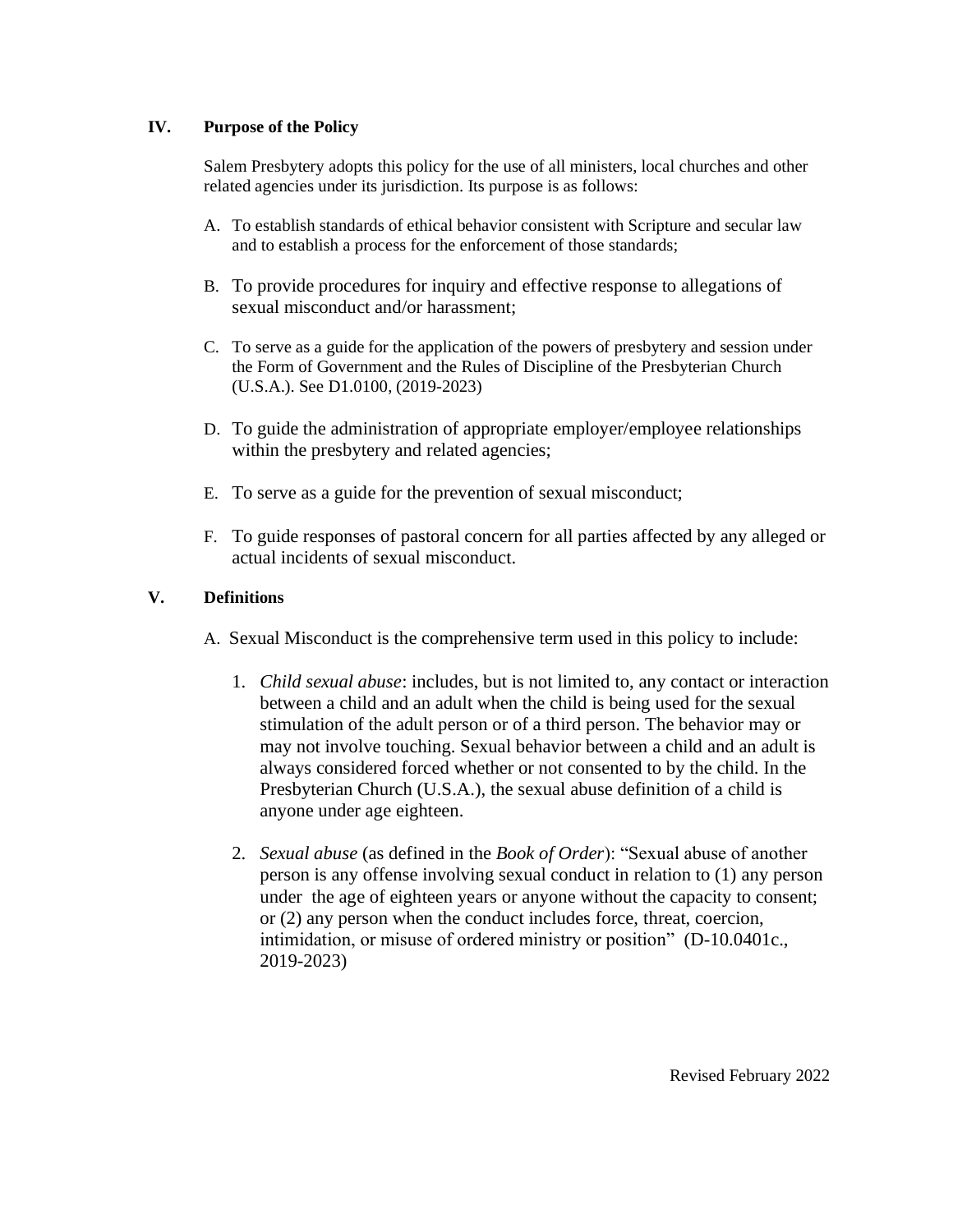- 3. *Sexual harassment* (as defined for this policy): unwelcome sexual advances, requests for sexual favors, and other verbal or physical conduct of a sexual nature constitute sexual harassment when:
	- a. submission to such conduct is made either explicitly or implicitly a term or condition of an individual's employment, or their continued status in an institution;
	- b. submission to or rejection of such conduct is used as the basis for employment decisions affecting such an individual;
	- c. such conduct has the purpose or effect of unreasonably interfering with an individual's work performance by creating an intimidating, hostile, or offensive working environment;
	- d. an individual is subjected to unwelcome sexual jokes, unwelcome or inappropriate touching, or display of sexual visuals that insult, degrade, and/or sexually exploit men, women, or children.
- 4. *Rape* or sexual contact by force, threat, or intimidation.
- 5. *Sexualized behavior or conduct:* behavior that communicates sexual interest and/or content. Examples include, but are not limited to, displaying sexually suggestive visual materials; making sexual comments or innuendo about one's own or another person's body; touching another person's body; touching another person's body/hair/clothing; touching or rubbing oneself in the presence of another person; kissing; and sexual intercourse. Sexualized behavior can be a form of sexual misconduct when this behavior is unwanted by the recipient or witness, is a violation of society's or the Church's law, breaks the sacred trust in the ministerial role, or violates the vows taken at membership or ordination.
- 6. *Sexual Malfeasance*: broken trust resulting from sexual activities within a professional ministerial relationship that results in misuse of office or position arising from the professional ministerial relationship. Marital infidelity on the part of ministerial leaders, whether with church members or non-church members, is considered a form of sexual malfeasance that results in broken trust.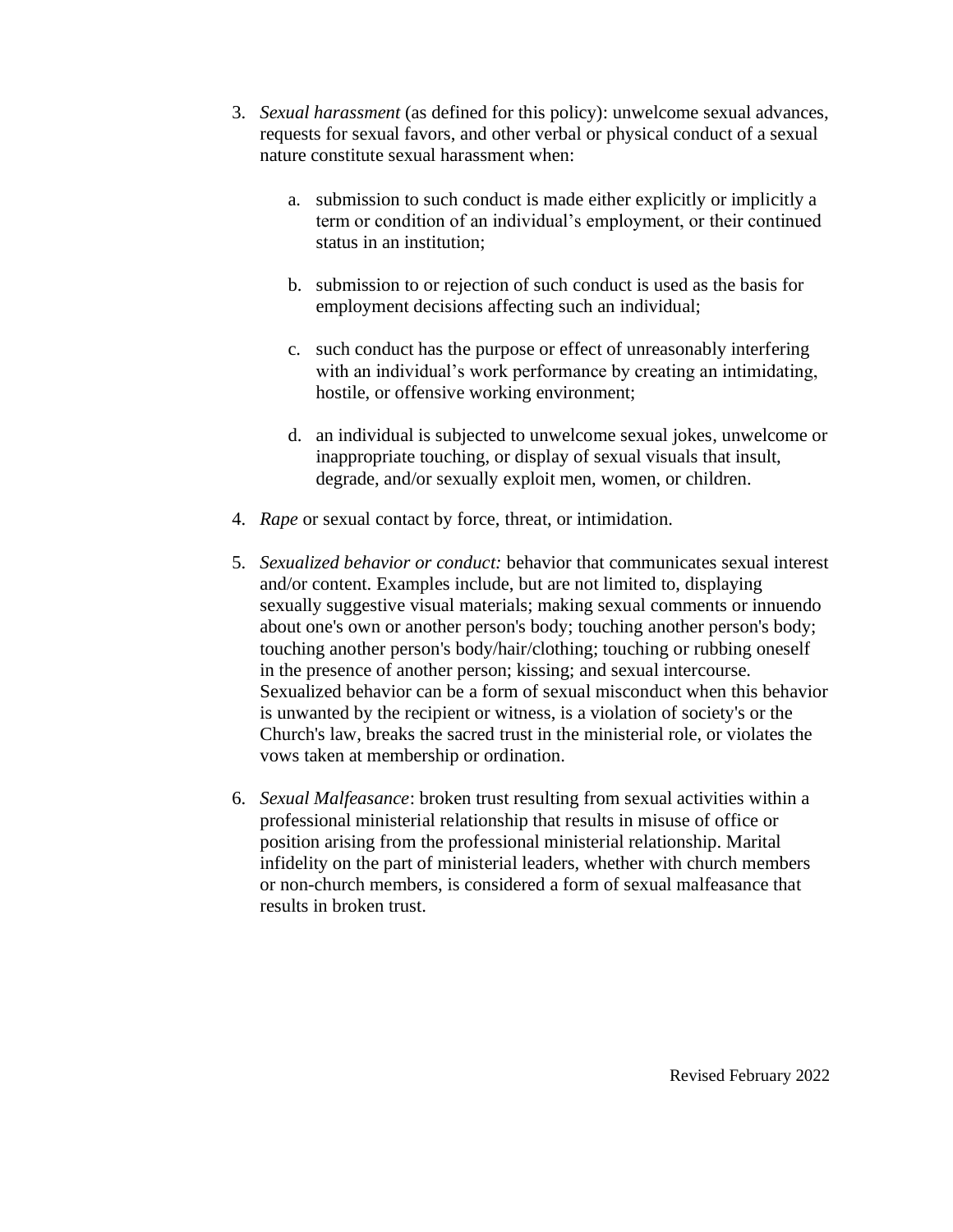7. *Misuse of technology*: use of technology that results in sexually harassing or abusing another person, including texting or emailing suggestive messages and images to persons with whom one has a ministerial relationship. It is never appropriate to view pornography on church property. When misuse of technology includes a person under the age of eighteen, it is considered child abuse. There is never an expectation of personal privacy when using technological equipment owned by a church or church entity or within the context of ministry.

## **VI. Prevention and Education**

The presbytery will provide educational programs and training in pastoral care and disciplinary procedures aimed at preventing sexual misconduct. The goals of this education and training will include:

- A. Recognition of the imbalance of power between religious leaders and those in their care.
- B. That religious leaders understand the necessity of maintaining appropriate boundaries as well as establishment and maintenance of professional and caring environment and demeanor, thereby ensuring the confidentiality of the parishioner/client and the protection of both parishioner/client and leader.
- C. That religious leaders be aware that frequent pastoral calling visits, frequent phone conversations, extended time together, and physical touching, hugs, and kisses may be associated with sexual advances and are HIGH RISK BEHAVIORS which may be perceived as unwelcome or an infringement on the rights of others.
- D. The importance of all clergy in having partner with whom they meet regularly, since their role invites trust and dependence and because they are often in a one-on-one setting with persons who respect and depend on them.
- E. The importance of religious leaders who counsel or provide spiritual direction to observe professional precautionary measures such as: limiting time spent with each counselee or directee, making sure that there are other people around the buildings during sessions, and observing a professional caution regarding touching of counselee/directee.
- F. The importance of religious leaders in specialized ministry who are providing counseling to be in a supervisory relationship with a licensed psychotherapist.
- G. The importance of religious leaders in specialized ministry who are providing spiritual direction to be in direction themselves as well as having a supervising spiritual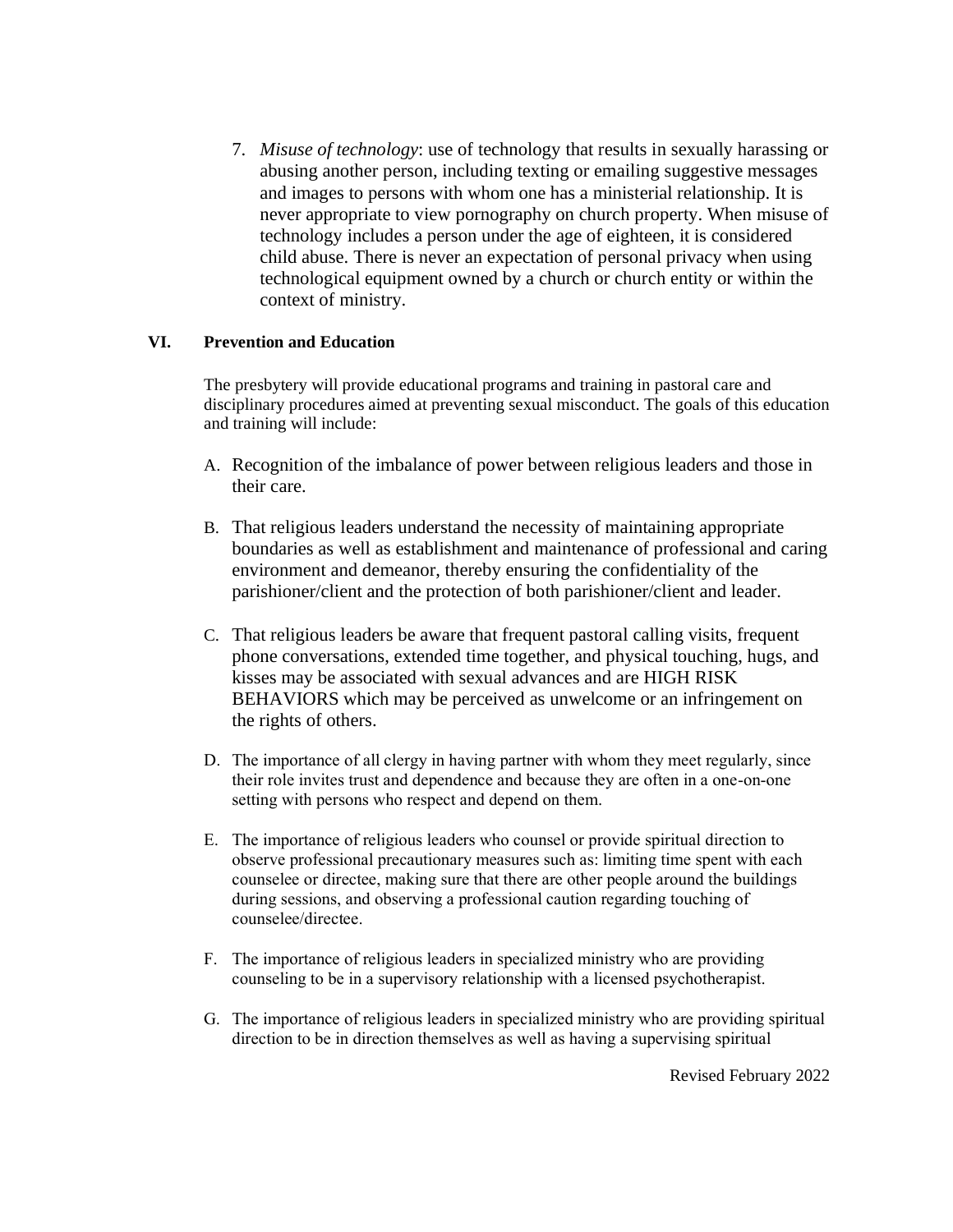director.

H. That religious leaders be aware of how various forms of social media and technology are appropriately used in ministry settings and leadership relationships.

# **VII. Sexual Misconduct Prevention Training Policy & Procedures**

Training shall be attended by all Teaching Elders and Certified Christian Educators and Commissioned Ruling Elders, and all others serving Salem Presbytery (Members of Presbytery). Training is open to all church and judicatory staff.

- A. Requirements of Members:
	- 1. Training is required upon joining the presbytery within 8 months on the field.
	- 2. Training is required to be renewed every three years.
	- 3. Training program must meet the approval of the COM.
- B. Requirements of COM:
	- 1. On-going training will be offered on a virtual platform at [CongregationU](https://congregationu.com/)
	- 2. Compliance with this policy will be monitored by the COM Task Force on Policy and Compensation and recorded by the Administrative Assistant. A copy of compliance documents will be kept in the minister's permanent file.
- C. Accountability of Members:
	- 1. It is the responsibility of the Teaching Elder, Certified Christian Educator or Commissioned Ruling Elder to stay current and compliant to the policy.
	- 2. The Clerk and presbytery staff will keep documentation of training.
	- 3. The Clerk will publish in the Presbytery Meeting Packet annually the names of those who are currently out of compliance with this policy.
	- 4. A quarterly report of compliance dates will be provided to the COM Task Force on Policy and Compensation.
	- 5. A call, contract and listing on the Pulpit Supply List will not be approved by COM unless there is compliance with this policy.
	- 6. A person already in a call, contract, or listed on the Pulpit Supply List but out of compliance with this policy is subject to action by the Commission on Ministry (see E below).
	- 7. The church/employing agency shall cover the total cost of Salem Presbytery's triennially mandated sexual misconduct training.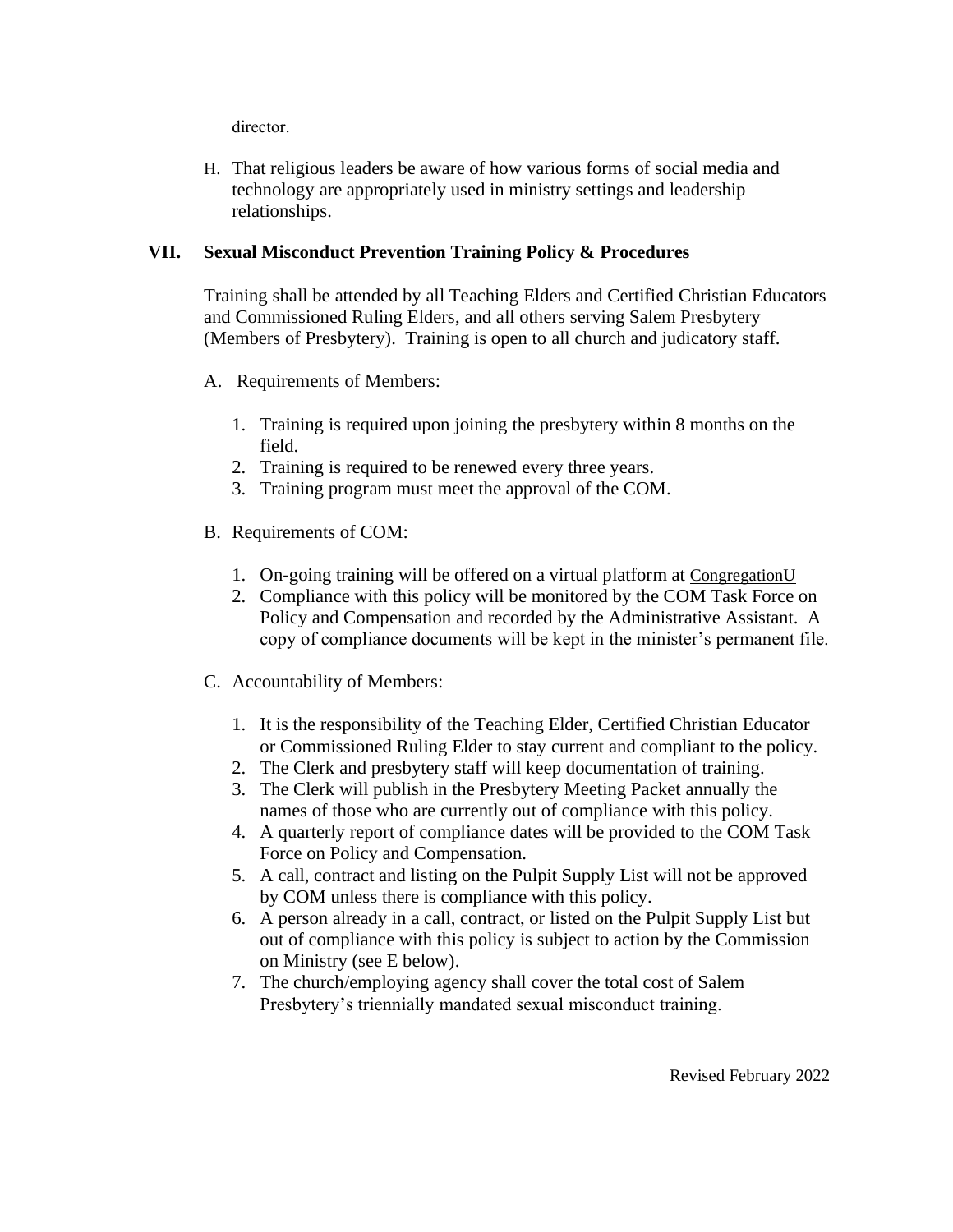- 8. Upon completion of CongregationU training, the Teaching Elder, Certified Christian Educator or Commissioned Ruling Elder will send a copy of their certificate to the Presbytery's Administrative Assistant.
- D. Accountability of COM:
	- 1. The COM through the Task Force on Policy and Compensation shall schedule the trainings and secure leadership.
	- 2. The COM Task Force on Policy and Compensation shall follow-up with non-compliant members including a letter with information about accessing boundary training copied to the member and Clerk of Session if employed in a congregation.
- E. Consequences:
- 1. Letter from Stated Clerk & COM to employer of pastors/CLPs/DCEs in church or validated ministries stating the failure of the person to comply with required policy. Also inform the organization that presbytery cannot offer support to the employer should a matter related to the policy arise.
- 2. Letter from Stated Clerk & COM to any member of presbytery not covered in #1, stated that they are in violation of the policy and will be removed from any and all endorsed lists of presbytery, including Pulpit Supply list.

## **VIII. Responses to Allegations of Sexual Misconduct**

A. Principles

In responding to allegations of sexual misconduct, members, officers, and employees of the church should seek healing and assure the protection of all persons. Where possible, the privacy of persons should be respected and confidentiality of communications should be maintained.

In responding to allegations of sexual misconduct, members, officers, and employees of the church should seek to uphold the dignity of all persons involved, including persons who are alleging harm, persons who are accused of sexual misconduct, and the families and communities of each.

The PC(USA) has jurisdiction over its members, officers, and employees such that if a member, officer, or employee is alleged to have committed an offense against Scripture or the PC(USA) Constitution, the church has the duty to inquire into the allegations and, if the allegations are proven, to correct the behavior of the member, officer, or employee and ensure the safety of others in the community. Allegations of sexual misconduct are always considered allegations of offense against Scripture or the PC(USA) Constitution that trigger the disciplinary processes of the PC(USA) set forth in the *Book of Order*.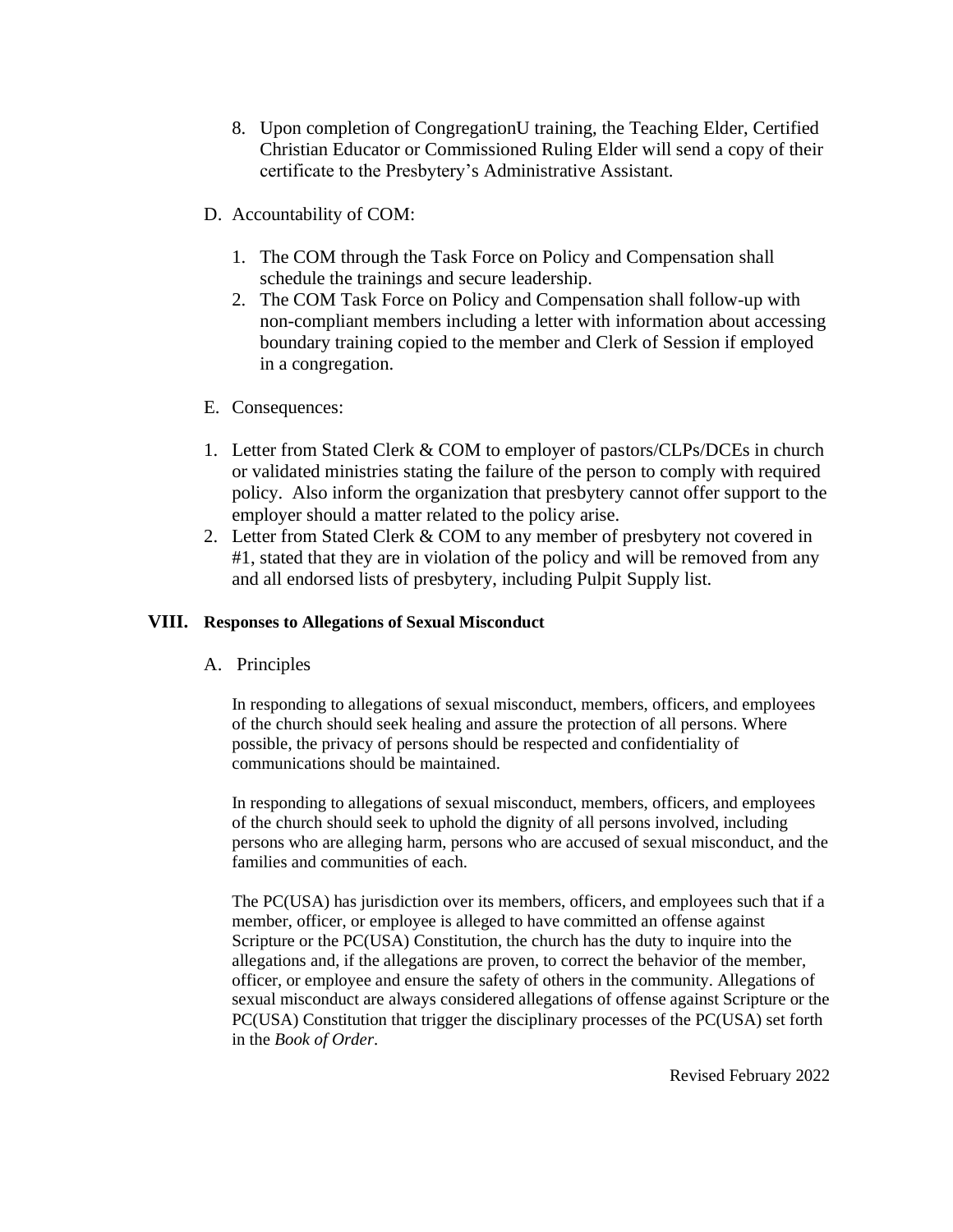If the person accused of sexual misconduct is no longer a member, officer, or employee of the PC(USA), but the conduct occurred while the person was acting on behalf of the PC(USA), the church does not have jurisdiction to correct the behavior, but it does have a duty to hear the allegations of offense and to take measures to prevent future occurrences of harm. The council may appoint an administrative committee or commission to hear the allegations of sexual misconduct. The council may also take measures to prevent future occurrences of harm through education and policy.

### B. Reporting Requirements

#### *1. Reporting Sexual Misconduct*

A person who needs to report that a member, officer, employee, or volunteer of the PC(USA) has committed sexual misconduct is encouraged to seek guidance from a PC(USA) teaching elder or ruling elder regarding filing the report.

Congregation: If the person who is accused of committing sexual misconduct is a member, ruling elder, deacon, volunteer, or employee of a congregation, the report of allegations should be made to the teaching elder, the clerk of session, or the chair of the personnel committee. If the accused is a member or officer of the church, the church will respond by using the procedures set forth in the Rules of Discipline of the *Book of Order*. If the accused is a non-member employee or volunteer, the church will respond by using procedures set forth by the session of the congregation.

Presbytery: If the person who is accused of committing sexual misconduct is a teaching elder member, the report of allegations should be made to the stated clerk of the presbytery. The report of the allegation should be made in writing using the procedures set forth in the Rules of Discipline of the *Book of Order*. If the person who is accused of committing sexual misconduct is a volunteer or nonmember employee of the presbytery, the report of allegations may be made to any of the staff or volunteers of the presbytery. The presbytery will respond by using procedures set forth by policy or bylaws of the presbytery.

#### C. Response Procedures

Reports of allegations of sexual misconduct can occur in a variety of ways. Because the Presbytery or its congregations cannot control to whom the victim of sexual misconduct will speak first, it is important that officers, employees, and persons highly visible to church members and visitors understand how reports of incidents are channeled to the proper person. The allegations may come from persons who have or who do not have a formal relationship with the PC(USA) and may be made to a variety of officers or leaders within the PC(USA). It is the duty of these officers to see that any allegation of sexual misconduct is reported appropriately keeping in mind the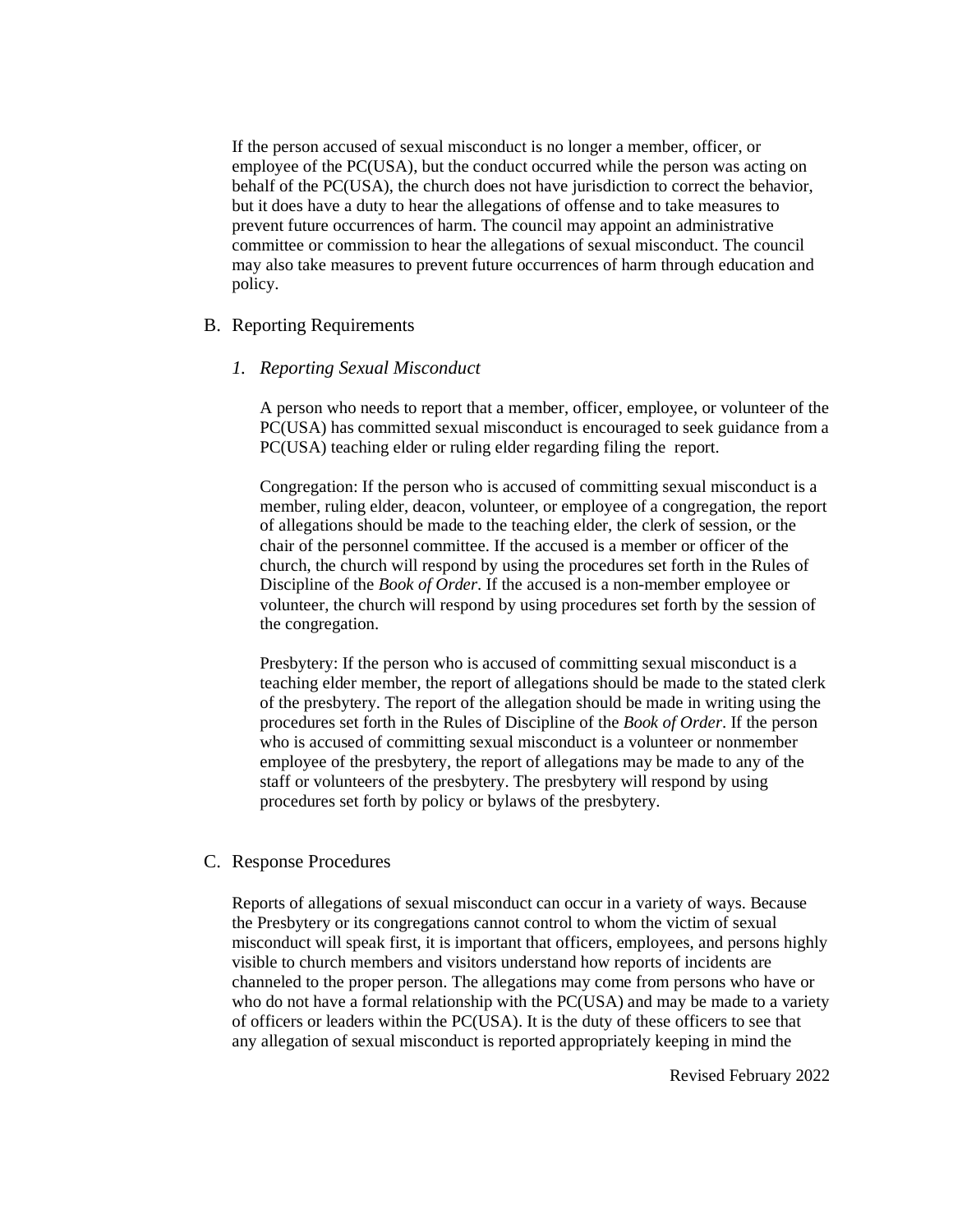mandatory reporting requirements for allegations of child abuse which are contained in a separate Child Protection Policy.

Reports of allegations of sexual misconduct should never be taken lightly or disregarded and allowed to circulate without concern for the integrity and reputation of all parties involved. Reports of allegations should be dealt with as matters of highest confidentiality, both before and after they have been submitted to appropriate authorities as outlined below.

1. Non-Judicial Report Procedures

An accuser may for one reason or another not be able at the time to sign and file a judicial accusation (see form in appendices). However, the concern can still be registered as a non-judicial concern. Registering a non-judicial concern serves two purposes:

- a. If multiple concerns are received, and a pattern is discerned then judicial actions may be warranted;
- b. Should at some later date a judicial accusation be made against a person then registered concerns can be reviewed to form a more complete understanding of the situation.
- c. A non-judicial concern is reported just like a judicial concern (see appendices) except that the written document is kept under seal by the clerk of the appropriate jurisdiction for three years and destroyed if no further concerns or accusations are filed.
- 2. Judicial Report Procedures

An accuser may report alleged sexual misconduct to any of the following:

- a. The moderator of the accuser's church or the accused's church;
- b. The Commission on Ministry;
- c. The General Presbyter;
- d. The Stated Clerk of Presbytery.

The first of the above named persons to learn of alleged sexual misconduct must take the allegations seriously and confidentially. This person shall complete the Report of Suspected Sexual Misconduct (see appendices). The report shall immediately be delivered and called to the attention of the clerk of session of the appropriate church or the Stated Clerk of the presbytery. This should normally be done in less than five days. (Allegations against clergy are filed with the Stated Clerk of presbytery; allegations against lay persons fall to the appropriate body of jurisdiction.) Legal counsel shall be obtained by Salem Presbytery in the event that an allegation of sexual abuse is received, especially if there is some question as to whether a report to authorities must be made or if employment termination is to be considered.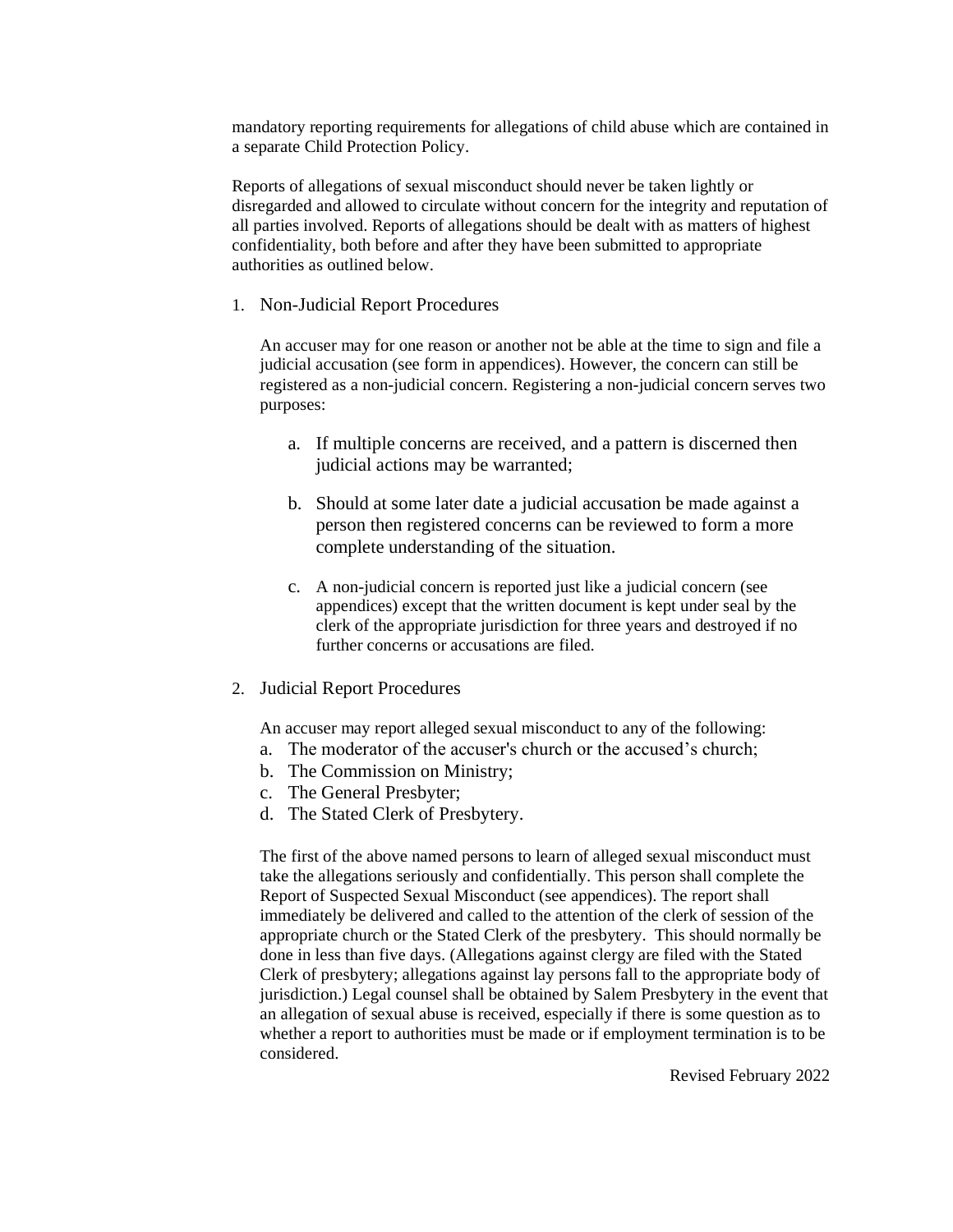NOTE: It has been determined through case law that there is no confessional protection in the Presbyterian Church (U.S.A.). Any incident of suspected sexual abuse of a minor, by a person covered by this policy, shall IMMEDIATELY be reported to Child Protective Services, local law enforcement, and/or the district attorney.

- 3. Presbytery Judicial Response
	- a. Immediately upon receipt of the Report of Suspected Sexual Misconduct, the Leadership Team of Council, which includes the Clerk and the General Presbyter, shall appoint an Investigating Committee (I.C.) as stipulated in presbytery policy and the Rules of Discipline (D10.0201, 2019-2023).
	- b. The I.C. must promptly begin an inquiry into the allegations, having received orientation by the Stated Clerk, as delay may cause further harm to all parties involved. The I.C. will conduct a thorough investigation as called for in D-10.0200 (2019-2023).
	- c. The requirements of notice to the accused contained in the Book of Discipline are incorporated herein by reference D10.0202 (2019-2023).
	- d. Administrative leave is a nonprejudicial action invoked when deemed necessary by the permanent judicial commission (PJC).
	- e. When a written Report of Suspected Sexual Misconduct has been received against a teaching elder, the stated clerk receiving the allegation shall immediately communicate the allegation to the permanent judicial commission (PJC) which shall designate two members to determine whether the accused shall be placed on a leave of absence during the resolution of the matter.
	- f. The designated members of the permanent judicial commission, after giving the accused the opportunity to be heard, shall determine whether the risk to the congregation and to potential victims of abuse, when considered in light of the nature and probable truth of the allegations, requires a leave of absence or other restrictions upon the minister's service. Such leave or restrictions will continue until resolution of the matter in one of the ways prescribed in the Rules of Discipline or is altered or removed by the designated members of the commission.
	- g. If the designated members of the commission determine that no leave or restriction is required, the investigating committee shall be free at any point in its investigation to present additional evidence to the designated members supporting the imposition of a leave or other restrictions.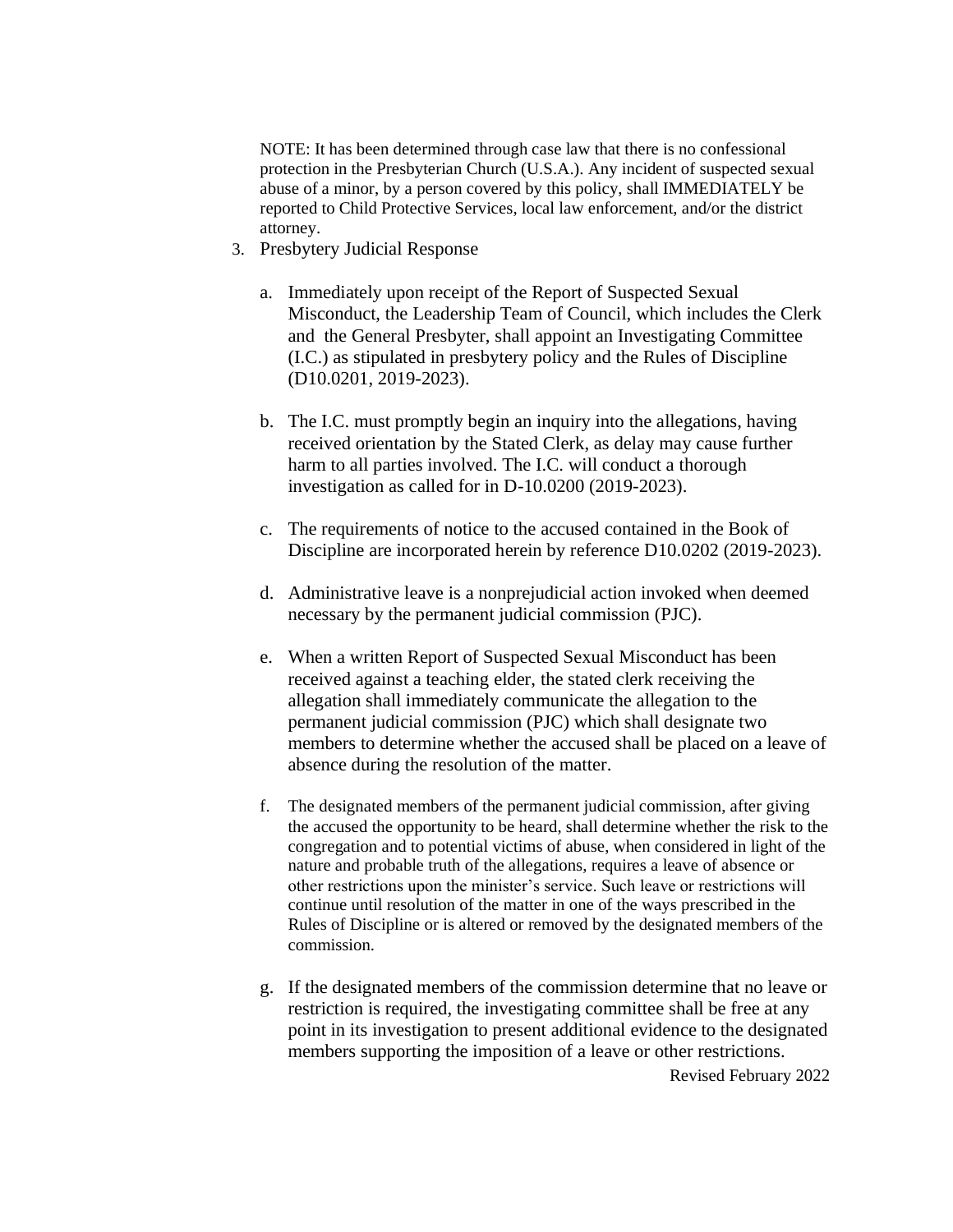- h. Administrative leave is appropriate if there is some likelihood that a similar offense as alleged may occur during the period of investigation and/or trial; or if it appears necessary to preserve the peace and purity of the congregation, related organization, or sponsored activity. Administrative leave is preventative, not punitive.
- i. If administrative leave is deemed appropriate, the COM shall immediately begin work with the session and congregation addressing issues of pastoral leadership and assisting in the interpretation of the process being undertaken**.**
- j. If the I.C. finds the allegations to be unsupportable, the report of that finding is forwarded to the Stated Clerk who shall then report that finding to the presbytery.
- k. If at any time during the investigation the accused admits to the allegations, the investigation shall proceed to its conclusion, the charges shall be filed with the Permanent Judicial Commission (PJC) along with the signed statement of the accused, and a settlement of consequences may be mediated. (See Addendum A for resolution suggestions.)
- l. If the accused does not concur with the allegations, charges may be filed with the PJC and the judicial process is to continue, per Dl0.0400ff, 2019-2023.

The degrees of censure are listed in D12.0100 (2019-2023), and the terms of restoration in D12.0200 (2019-2023). The PJC is encouraged to consult with other governing bodies for sentencing appropriate to the offense.

### 4. Presbytery Pastoral Response

Feelings of guilt, shame, anger, mistrust, lowered self-esteem, unworthiness, and feelings of alienation from God, self, the religious community, and family, are injuries frequently suffered by those affected by sexual misconduct (these include among others the victim(s), the accused, the accuser, families and coworkers, the congregation, other employing entities, and the presbytery). It is important for the presbytery to be sensitive to the pain of all those involved and their need for healing and to act by making appropriate pastoral care available.

a. Victim and Family

The presbytery will offer to provide pastoral care to the victims of sexual misconduct and their families through an advocate. If the victim or family at first refuses care, the presbytery should continue to offer this assistance throughout the process. Above all, the presbytery will NOT act in a self-protective manner by ignoring the victims and their families.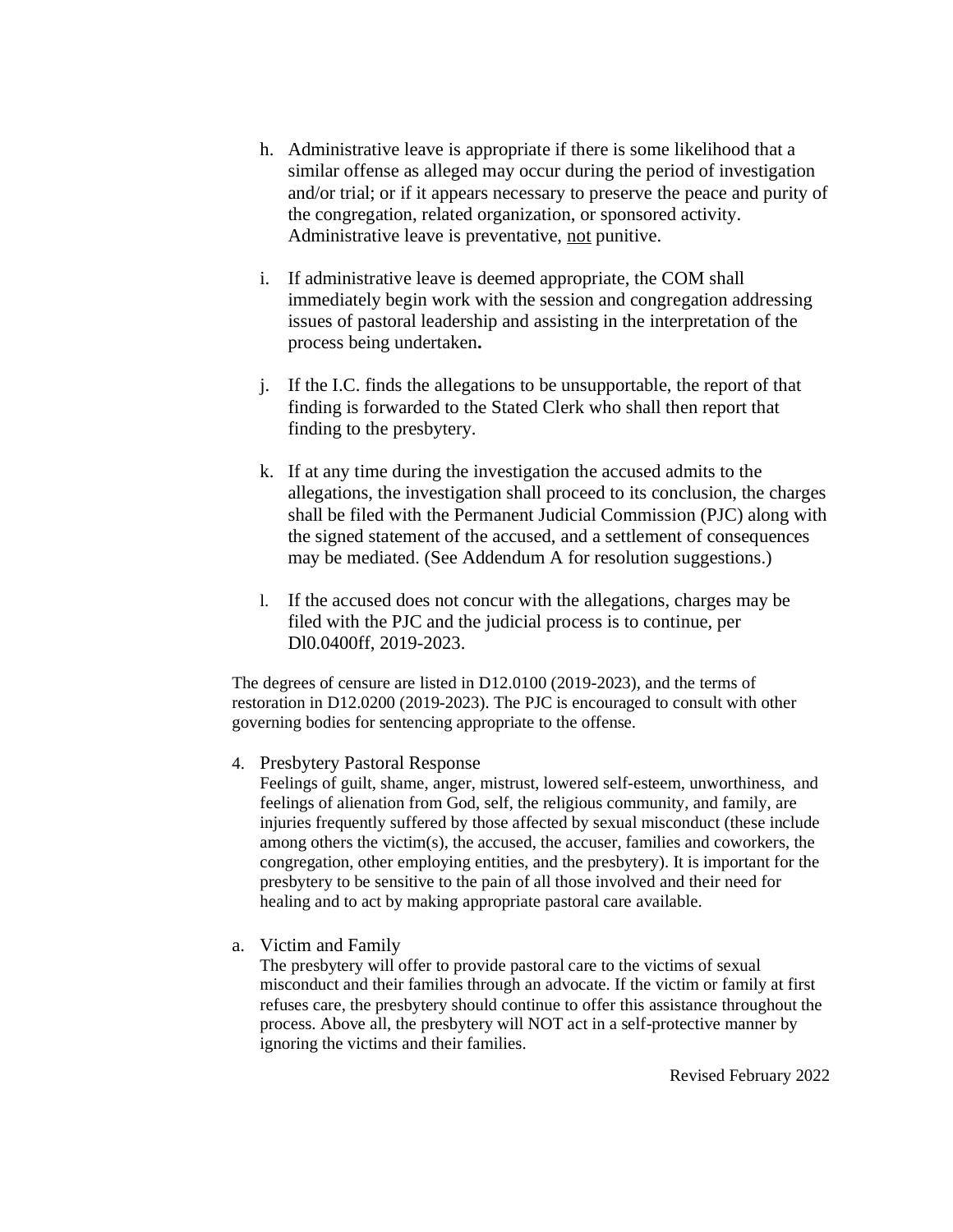b. Congregation (or employing entity)

The COM, recognizing that allegations may polarize the congregation, damage morale, and create serious internal conflicts, may need to meet with the session to inform them of the allegations toward a religious leader related to that congregation. After a briefing on the judicial process, the COM may assist the session in planning their care for the congregation through this time.

c. Accused and Family

The presbytery will offer to provide pastoral care for the accused as well as his/her family through a liaison. If the accused is a minister, this is the responsibility of the COM (G-3.0307, 2019-2023). Any representative of the presbytery is not to make any presumption of guilt or innocence, and must be aware that the accused is wounded by the experience. When charges against the accused are not sustained, it is vital that the presbytery publicize this fact as widely and quickly as is appropriate.

## **IX. Statute of Limitations**

Allegations of sexual misconduct should be made to the proper officers of the presbytery as promptly as possible. However, there is no time limit on the filing of charges in cases of sexual misconduct (D-10.0401, 2019-2023). Child sexual abuse may not be recognized until the victim of abuse reaches adulthood. A person victimized when an adult may not recognize the abuse or be willing to come forward with an allegation for many years.

### **X. Compliance and Distribution**

All continuing members of the presbytery, its employees, and volunteers in high risk positions, e.g. youth ministry, camp counselors, etc. shall be required to sign a statement (see appendices) acknowledging that they have received a copy of this document and that they agree to conduct themselves in accordance with the policy contained herein. It will also be distributed to the sessions of all churches in the presbytery and made available to their church members upon request. Furthermore, a summary statement of the policy and other significant portions of this document shall be posted in all church entities.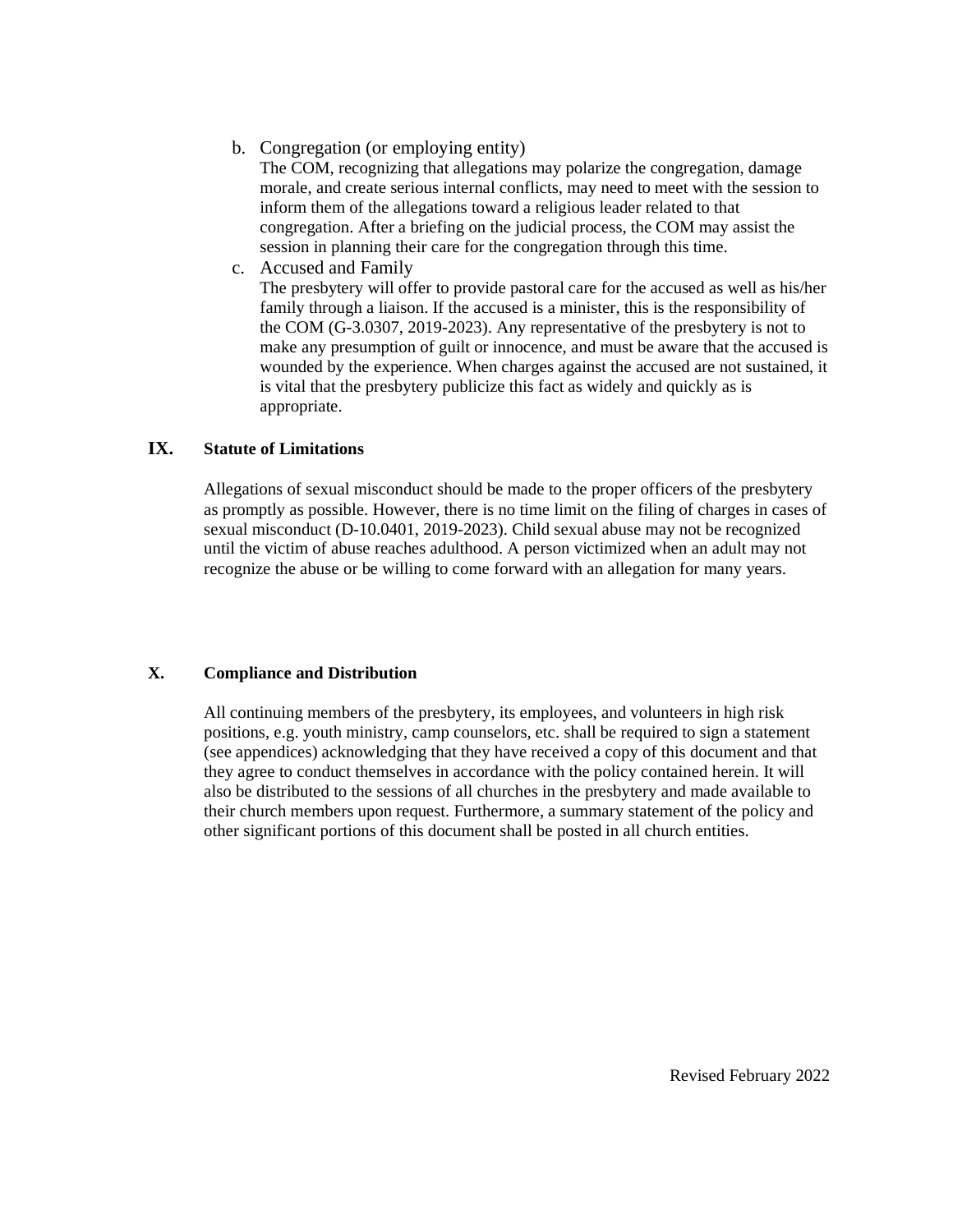## **Appendix A**

### Definitions

*Accountability Partner* refers to a person thoroughly familiar with the ethical responsibilities of religious leaders and problems of transference likely encountered by such leaders, whose role is to help the clergy/professional layperson to be alert to possible problems in maintaining appropriate boundaries in relationships with parishioners/clients.

*Accused* is the term used to represent the person against whom a claim of sexual misconduct is made.

*Accuser* is a term used to represent the person claiming knowledge of sexual misconduct by a person covered by this policy. The accuser may or may not have been the victim of the alleged sexual misconduct. A person such as a family member, friend, or colleague may be the accuser.

*Advocate* refers to the person(s) who provide ongoing support and accompaniment to the victim throughout the inquiry process and any subsequent proceedings. This may be a clergy or lay person, with special training for this task, who will have their out of pocket expenses covered by the presbytery.

*COM* when abbreviated, refers to the Commission on Ministry of the Salem Presbytery (G-3.0109, 2019-2023)

*Employee* is the comprehensive term used to cover individuals who are hired or called to work for the Church for salary or wages.

*Investigation/Inquiry* are the terms used in the Rules of Discipline to determine whether charges should be filed based upon the allegation of an offense received by the presbytery. (See Book of Order Dl0.0200, 2019-2023). It is the examination of information regarding alleged sexual misconduct.

*Investigating Committee* (I.C.) as defined in D1O.0201ff (2019-2023), is the body charged with performing the investigation/inquiry on behalf of the presbytery.

*Liaison* refers to the person who relates to the accused throughout the inquiry process and any subsequent proceedings, whose out of pocket expenses will be covered by the presbytery.

*Mandated Reporter includes a person under the PCUSA constitution who is mandated to report to the civil authorities any reasonably held belief that there will be future harm and* is also described by some states' laws as a person who is required to report any and all suspected incidents of child abuse, including child sexual abuse that come to their attention. State laws vary from defining "all persons having knowledge" as mandated reporters to specifying very limited lists of professions whose members are required to report.

*Permanent Judicial Commission* (P.J.C.) the body that decides cases. See Book of Discipline.

*Persons Covered* by this policy includes church members, church officers, teaching elders, and nonmembers who are employees or volunteers of the General Assembly of the PC(USA). All other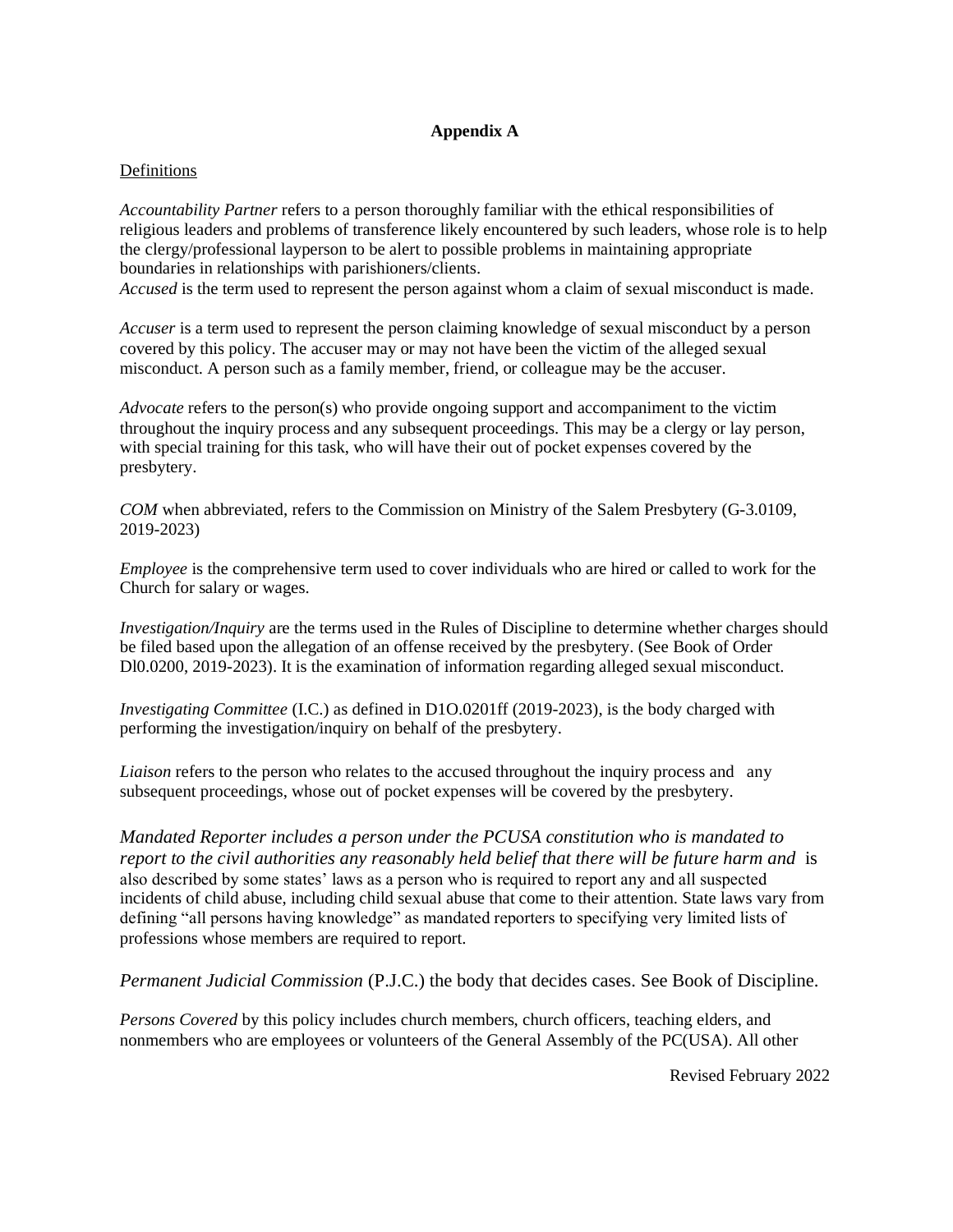councils or entities of the General Assembly are urged to create a sexual misconduct policy using the guidelines set out in this policy.

*Response* is the action taken by the council or entity when a report of sexual misconduct is received. It may include (1) inquiry into facts and circumstances, (2) possible disciplinary action (administrative or judicial or both), (3) pastoral care for victims and their families and others, and (4) pastoral care and rehabilitation for the accused and care for their families.

*Civil Authorities* are the governmental bodies, whether city, county, state, or federal, who are given the responsibility to investigate, criminally prosecute, and/or bring civil charges against individuals accused of sexual crimes or offenses against adults and children.

*Secular Law* is the body of municipal, state, and federal laws and is often referred to collectively as civil and criminal law. Prohibited behavior addressed by this policy may result in criminal and/or civil charges filed under secular law.

*Victim* is a person claiming to have been harmed and/or abused by a person covered under this policy. *Volunteer* is the term used for those who provide services for the General Assembly of the PC(USA). Volunteers include persons elected or appointed to serve on boards, committees, and other groups. For purposes of this policy, volunteers are treated the same as employees.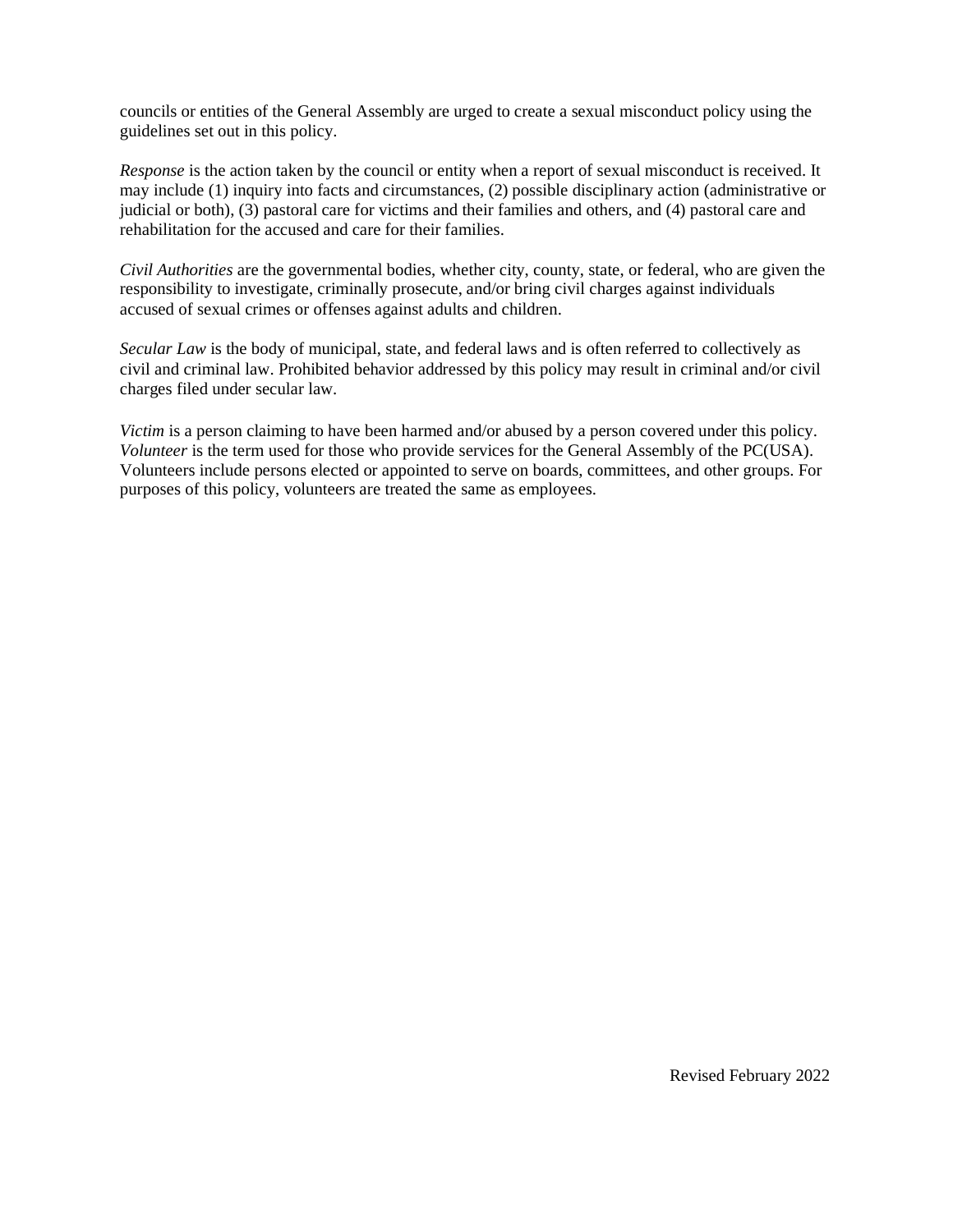#### Appendix B **Report of Suspected Sexual Misconduct Page 1 of 2**

Reported by \_ Name and title \_ Address \_ City, State, Zip\_

Telephone Date of Report\_

Person suspected of misconduct\_Name and title\_ Address\_

City, State, Zip Telephone\_

Other person(s) involved (victims) Name and title Age and Gender \_Address \_ City, State, Zip Code Telephone

Witness (es) \_ Name and title \_ Age and Gender \_ Address \_ City, State, Zip Telephone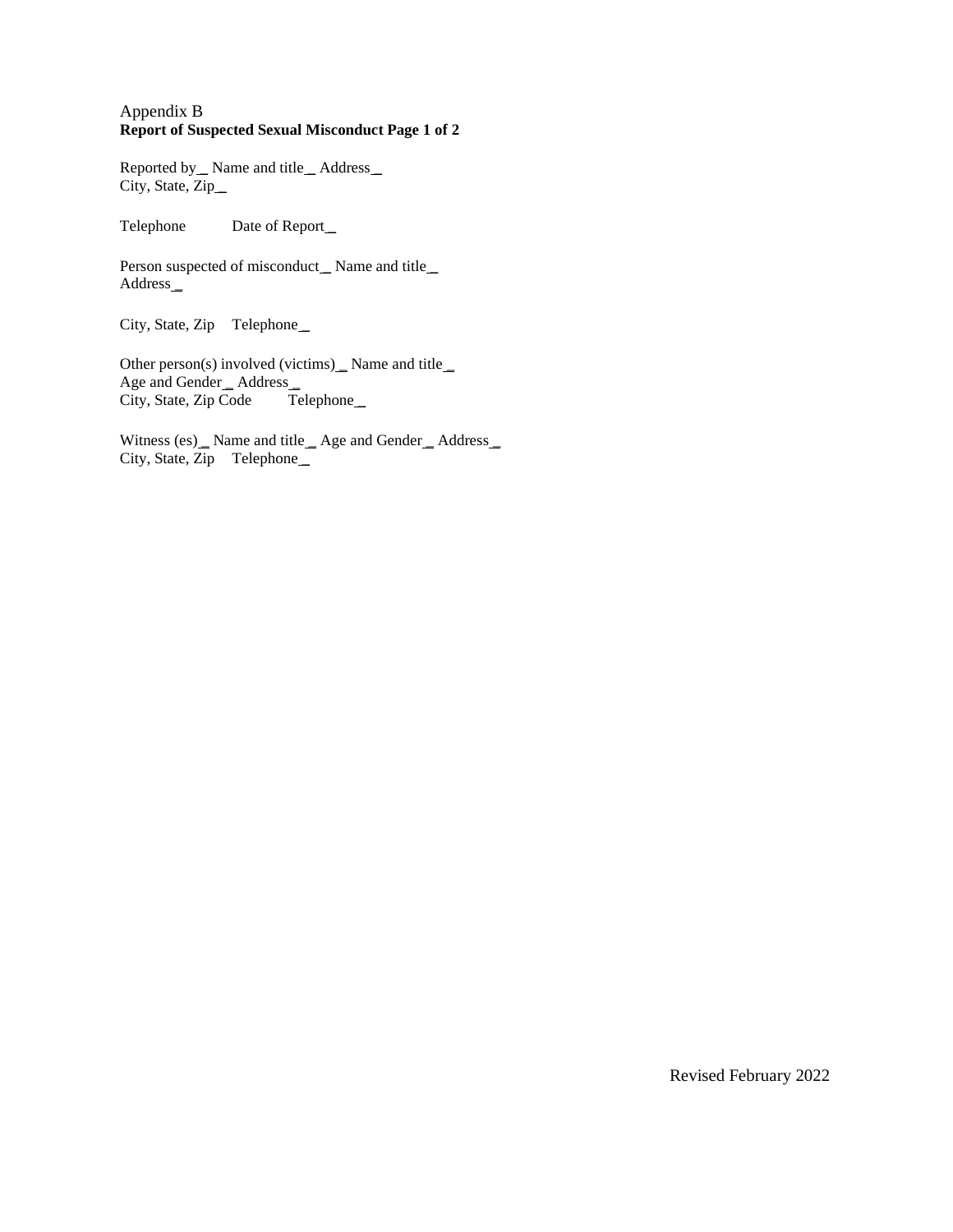#### **Report of Suspected Sexual Misconduct Page 2 of 2**

Describe incident(s) of suspected sexual misconduct with as much detail as you are able, including date(s), time(s), and location(s):

Identify eyewitnesses to the incident, including names, addresses and telephone numbers, where available:

Other information which may be helpful: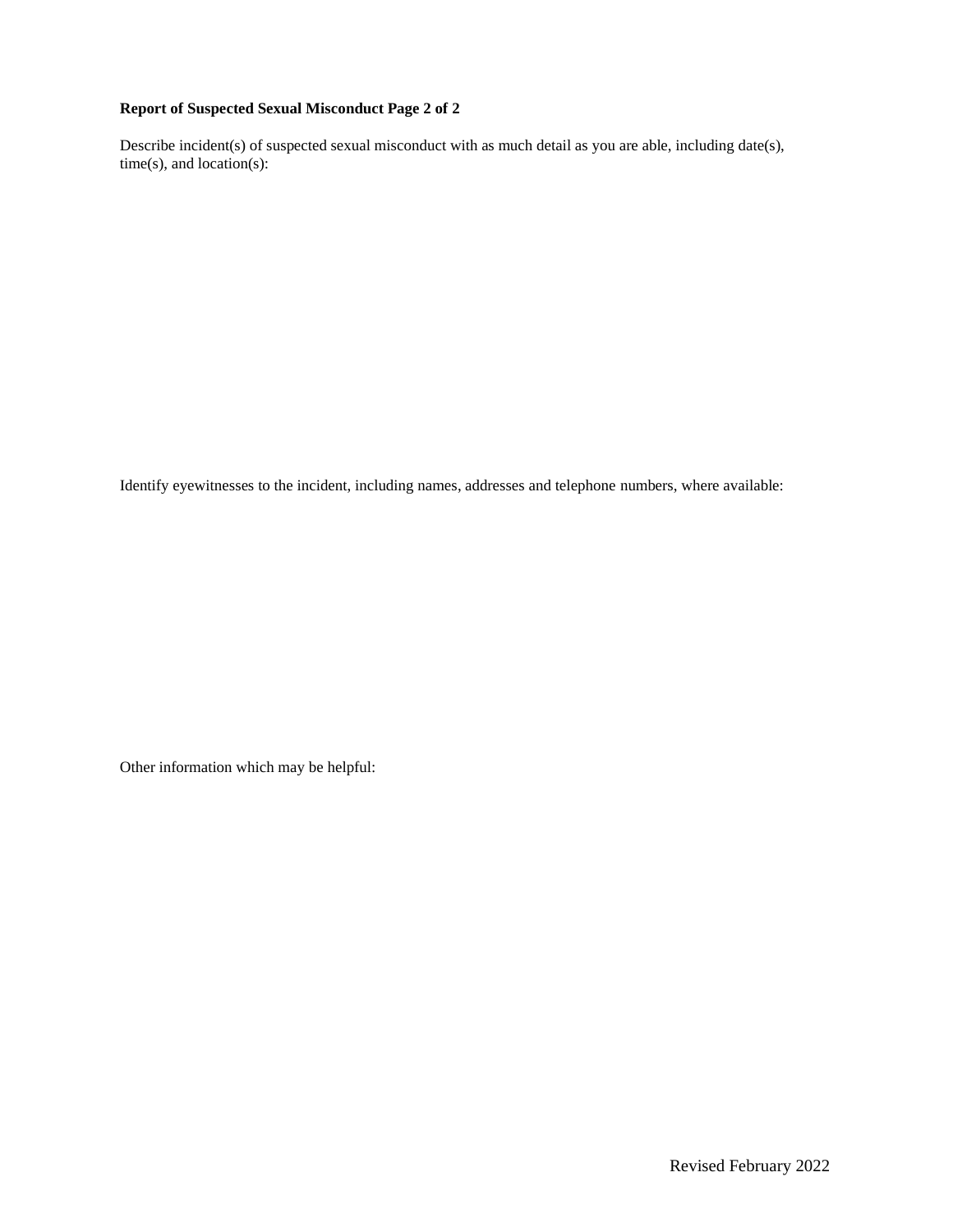#### **Appendix C Employment Questionnaire Page 1 of 2**

First Name \_Middle Last \_

Address City State Zip

Business phone Home phone Home phone

Have you ever been known by any other name? Yes No If yes, please provide other name Employment Record: (List current and previous employers for the last five years) Employed by \_ Address \_

City, State, Zip\_

Your supervisor and title\_Phone\_ Employed from (Month/Year) to (Month/Year) \_ Why did you leave?

Employed by Address City, State, Zip

Your supervisor and title Phone

Employed from (Month/Year)to (Month/Year)

Why did you leave?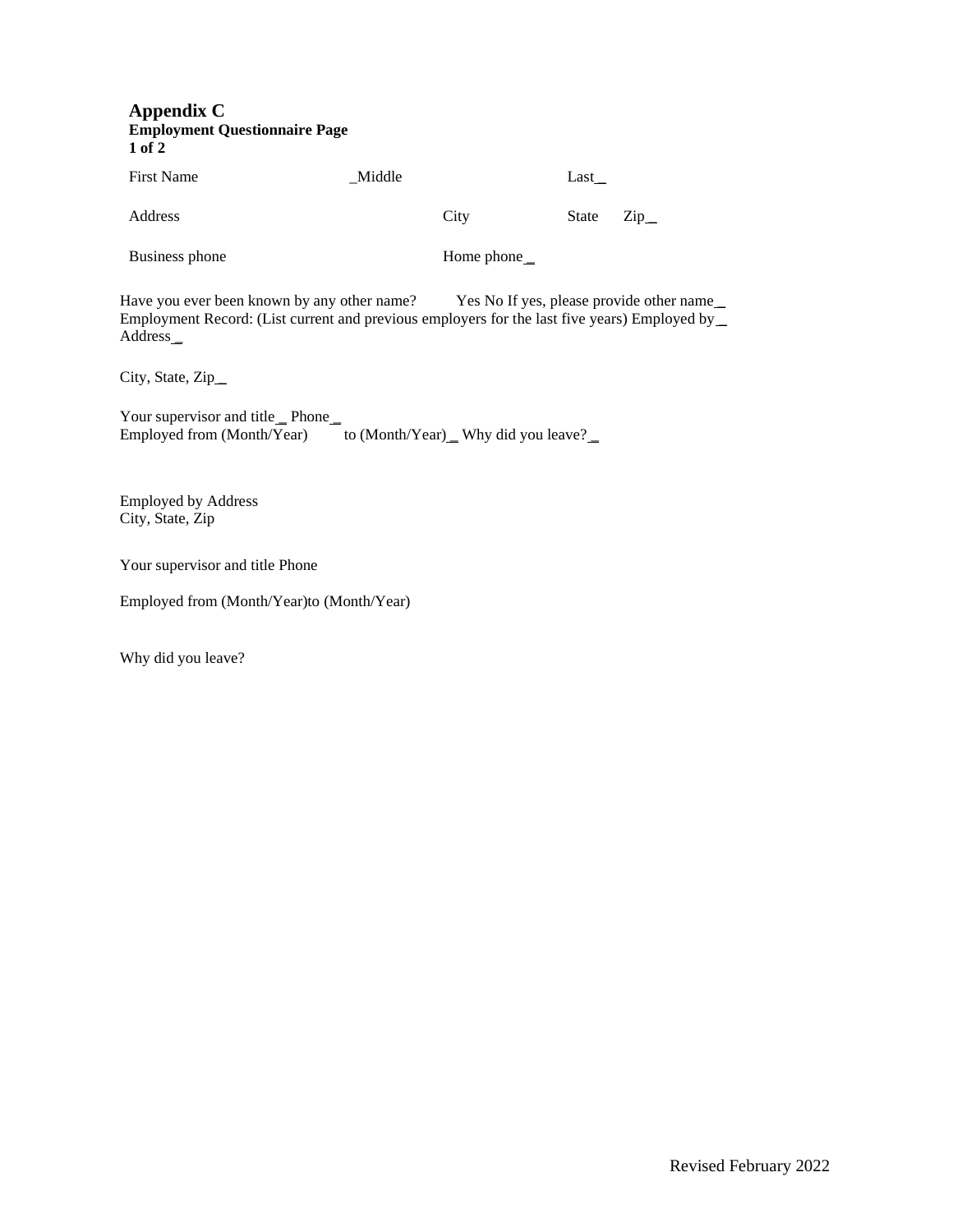#### Sexual Misconduct Employment Questionnaire

Please complete the following certification:

I certify that (a) no civil, criminal, ecclesiastical complaint has ever been sustained or is pending against me for sexual misconduct; (b) no criminal convictions, guilty or "no contest" pleas have been sustained or is pending against me to any criminal conduct (beyond sexual misconduct) (c) I have never resigned or been terminated from a position for reasons related to sexual misconduct; or (d) I have never been required to receive professional treatment for reasons related to sexual misconduct on my part. (e) I have never been accused of or participated in sexual misconduct (f) I am not aware of any personal traits or tendencies that could pose a threat to children or youth.

**My signature immediately below asserts to this certification and may be verified by Salem Presbytery to make any and all contacts necessary to verify my prior employment history, medical information, and to inquire concerning any prior arrest or criminal records or any judicial proceedings involving me as a defendant.** 

Signature \_\_\_\_\_\_\_\_\_\_\_\_\_\_\_\_\_\_\_\_\_\_\_\_\_\_\_\_\_\_\_\_\_\_\_\_\_\_\_\_\_\_\_\_\_\_\_\_ Date \_\_\_\_\_\_\_\_\_\_\_\_\_\_\_\_\_\_\_\_\_

NOTE: If you are unable to make the above certifications, you may instead give a description of the complaint, termination, or course of treatment you have been involved in, giving dates, names, and addresses of employers or physicians, the outcome of the situation, and any explanatory comments you care to add by attaching a separate page.

If the above certification cannot be made because of sustained or pending charges related to sexual misconduct, termination for reasons related to sexual misconduct, or civil or criminal charges, the following waiver must be signed, witnessed, and notarized.

#### **Release**

The information I have provided as an attachment to this document is accurate to the best of my knowledge and may be verified by the Salem Presbytery to make any and all contacts necessary to verify my prior employment history, medical information, and to inquire concerning any prior arrest or criminal records or any judicial proceedings involving me as a defendant. By means of this release, I also authorize any previous employer, any physician who has treated me (specifically including any psychiatrist, mental health professional, or psychologist possessing information as to prior mental or emotional illnesses or drug or alcohol abuse), and any law enforcement agencies or judicial authorities to release any and all requested information to the Salem Presbytery.

I have read this release and understand fully that the information obtained may be used to deny me employment or any other type of position in the Salem Presbytery. I also agree that I will hold harmless the Salem Presbytery, as well as any prior employer, psychologist, psychiatrist, mental health professional, physician, law enforcement authority, or judicial authority from any and all claims, liabilities, and cause of action for the release or the use of any information.

| Signature $\overline{\phantom{a}}$ | Date                                                                  |
|------------------------------------|-----------------------------------------------------------------------|
| Witness Signature                  | Date                                                                  |
| State of                           | $\}$ County of $\_\_\_\_\_\_\_\_\_\_\_\_\_\_\_\_\_\_\_$<br>Signed (or |
| attested) before me on             | date by                                                               |
|                                    | (name of individual). (Official Seal)                                 |
|                                    | <b>Official Signature of Notary</b>                                   |
|                                    | Notary's Printed or Typed Name My Commission Expires:                 |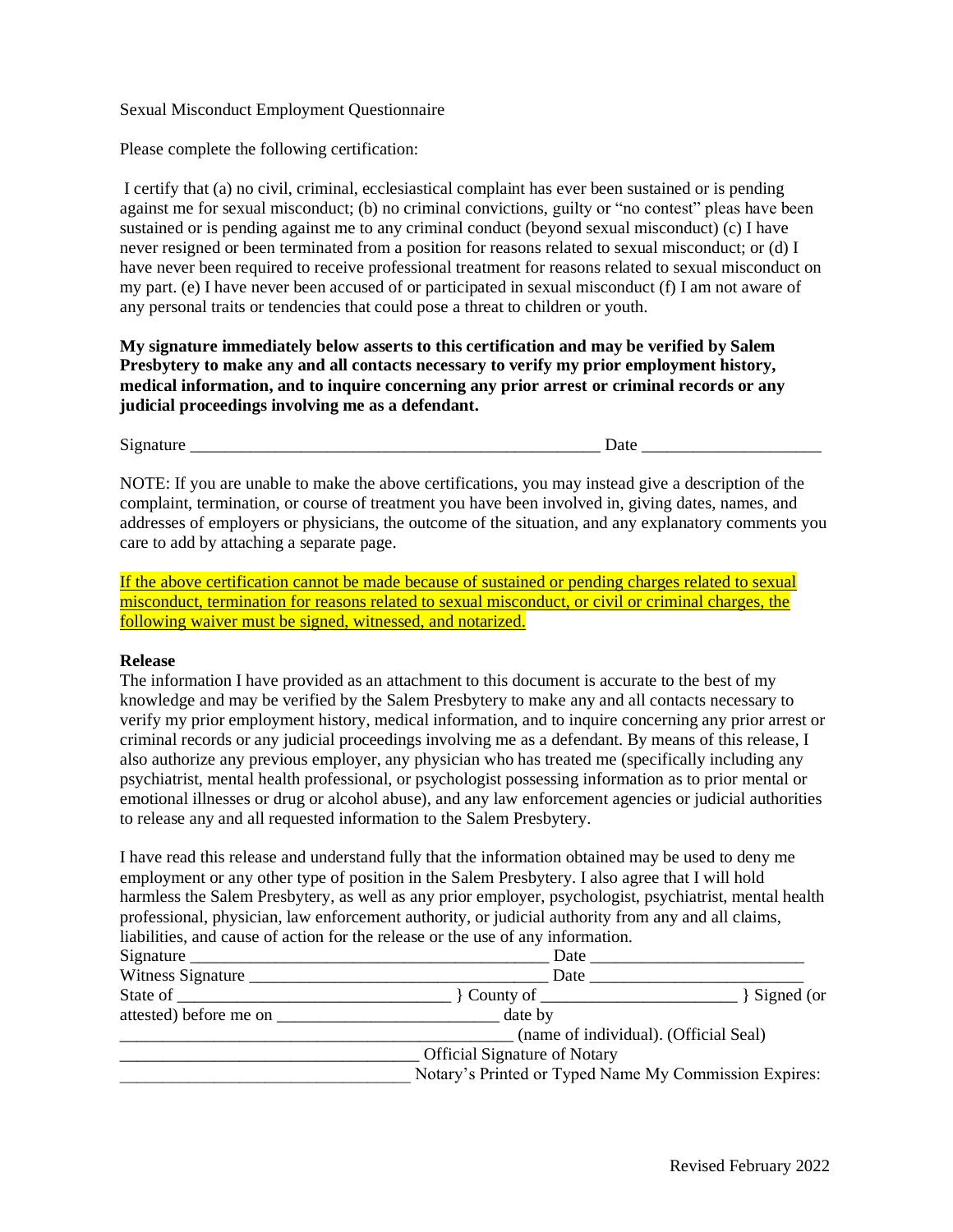### Appendix C **Employment Reference**

If the information in this report alleges sexual misconduct as defined in the Policy and Procedures Sexual Misconduct Prevention of the Salem Presbytery, a copy of this employment reference in its entirety will be given to the accused.

Name of applicant\_

Reference or church contacted (if a church, identify both the church and person contacted):

Date and time of contact

Method of contact (telephone, letter, personal conversation)

Summary of conversation (summarize the reference ' s remarks concerning the applicant ' s fitness and suitability for the position, any allegations of sexual misconduct or child sexual abuse):

Name of person making this reference contact

Signature Date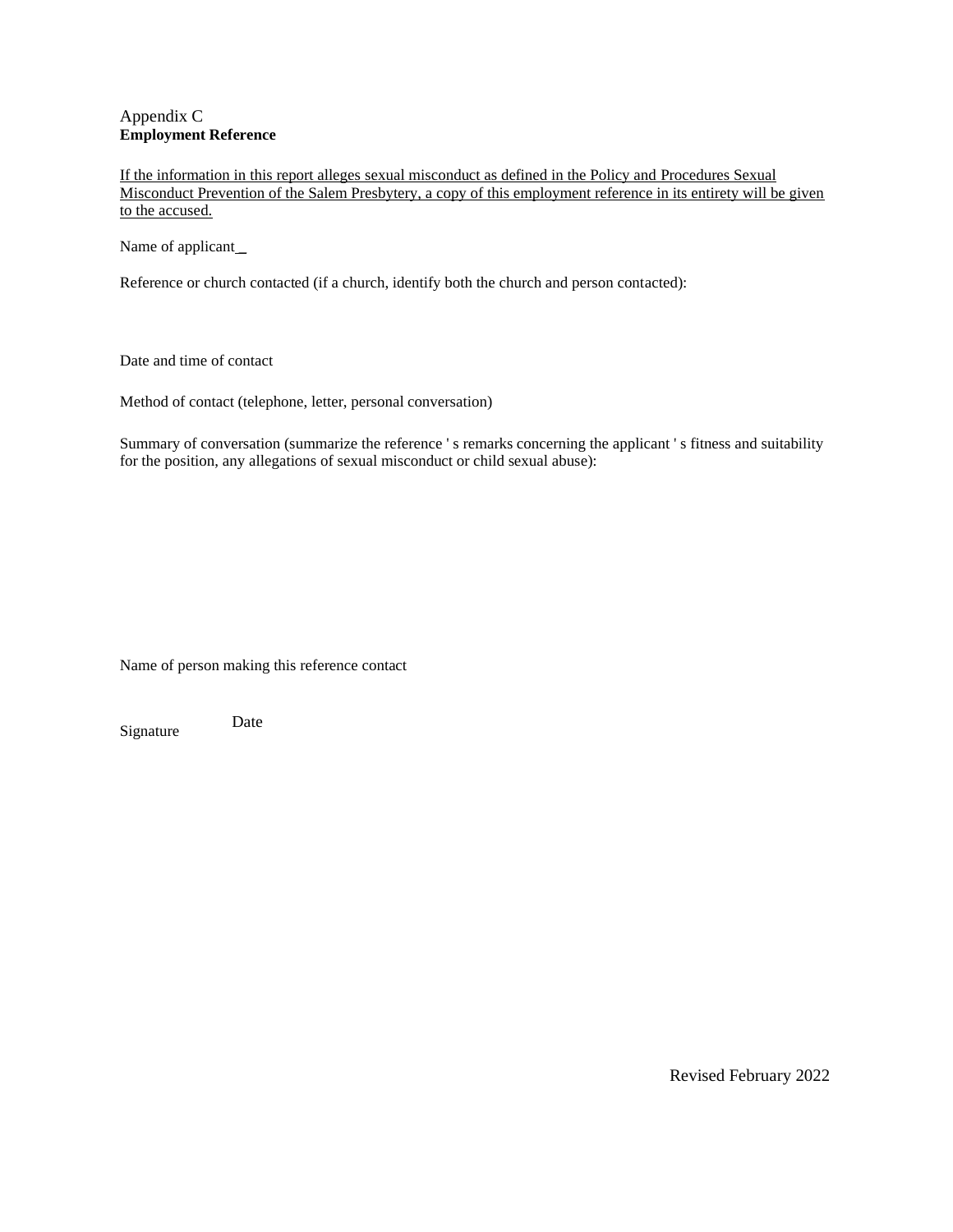### Appendix D **Acknowledgement of Receipt**

#### Policy and Procedures Sexual Misconduct Prevention Salem Presbytery \_

I hereby acknowledge that I received on (date) a copy of Policy and Procedures, Sexual Misconduct Prevention for the Salem Presbytery, and that I have read the policy, understand its meaning, and agree to conduct myself in accordance with the policy.

Name (Please Print)\_

Signature Date\_

A similar acknowledgment will be signed at such times as amendments or revisions to the policy are made and distributed.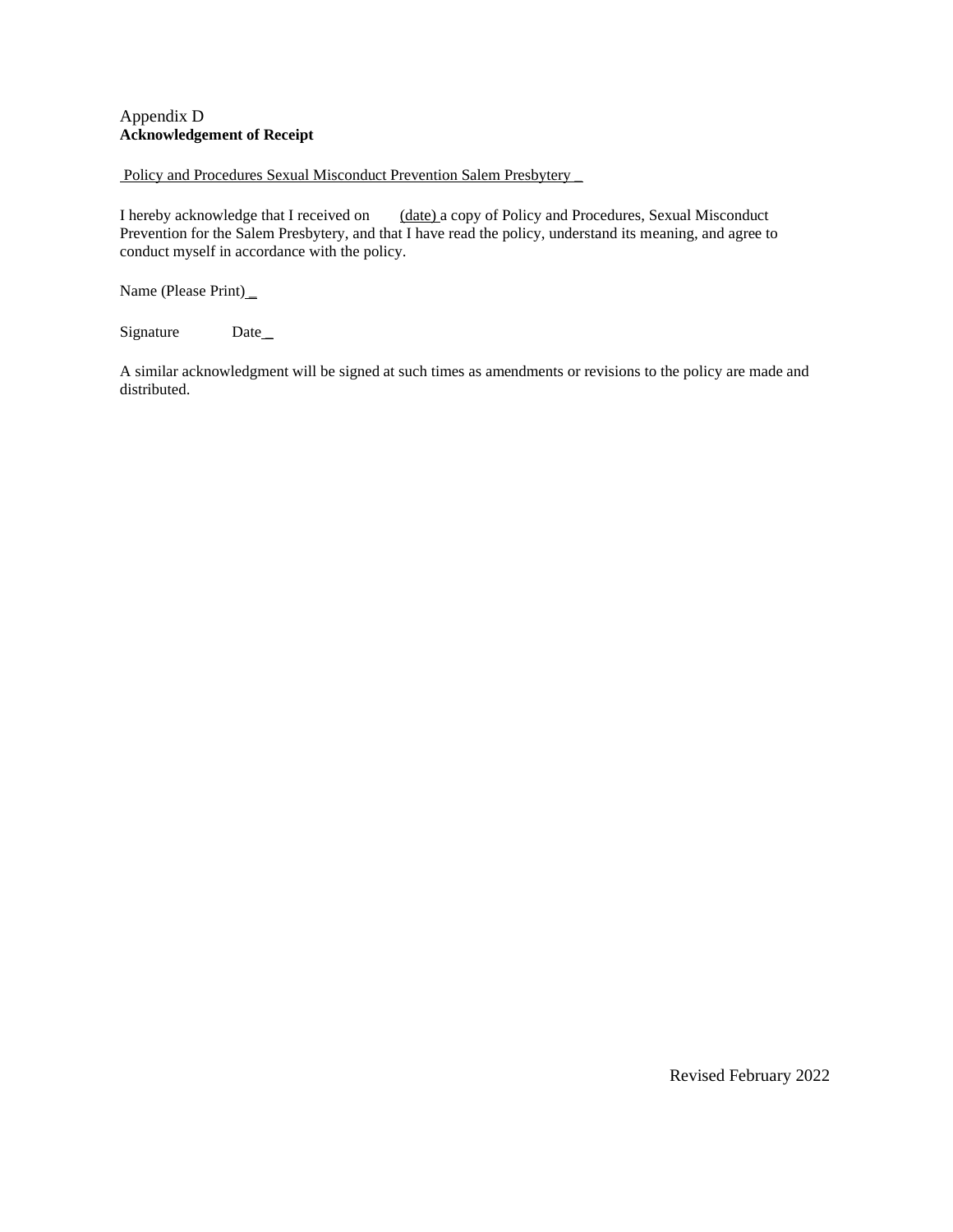### Appendix E **Mediation & Resolution Suggestions Page 1 of 2**

Alternatives to Judicial Process:

Nonjudicial dispute resolution processes are widely and successfully used in private conflicts as well as in civil and criminal cases. (See, for example, Section 18.03, Personnel Policies of the General Assembly, PCUSA.) Religious bodies have served as valuable allies in the development of these alternatives, providing both incentive and resources for dispute resolution programs.

When allegations of sexual misconduct in the church are made, it may sometimes be appropriate to resolve the matter without recourse to judicial process under the Book of Order. If such alternatives are pursued, however, it is essential that the matter be handled with full regard for the interests and rights of all affected parties.

Alternatives to judicial process may include:

Arbitration. In the arbitration process, all parties to a conflict agree to submit the dispute to an independent person or panel to determine the best resolution. In a sexual misconduct case, the arbitrator should be someone with extensive experience in nonjudicial arbitration who is also familiar with Presbyterian polity. All affected parties should have the opportunity to present their case to the arbitrator, and the arbitrator's decision may be final (binding) or subject to appeal to a higher authority (nonbinding) such as a disciplinary committee.

Negotiation. In the negotiation process, advocates for the parties to a conflict are responsible for working out a solution which effectively resolves all issues and which protects the interests of all parties. In some cases, an individual may successfully represent their own interests rather than having an advocate, but this is rarely advisable. Again, for a negotiated settlement to be successful all parties affected by the dispute should be represented in the negotiation and all issues should be resolved.

Mediation. In the mediation process, the parties to a conflict are enabled through the assistance of a mediator to work out their own agreement for resolving the dispute. Mediation differs from both arbitration and negotiation in that the power to make the final decisions is retained by the parties themselves. The successful outcome of a mediation is a function (among other things) of the willingness and ability of the parties to reach agreement and the creativity of the mediator in helping to shape that agreement in the interests of all concerned. A critical role of the mediator is the establishment and maintenance of a power balance between the parties during the mediation process.

Dismissal of Charges or Allegations. While not technically a dispute resolution process, dismissing or dropping the charges may sometimes be a way to resolve an allegation. This may happen because the charges are determined to be false or insignificant, or because the costs (financial or otherwise) of pursuing the charges are too high. For a dismissal, to be all parties must agree to it and all significant disputes should be set aside. Dismissal without this will very likely lead to continuing conflict and further damage to the parties and the church.

These processes (except for final dismissal) are not mutually exclusive, and the failure of one process may lead to another. (For example, if mediation fails, the persons may decide to try negotiation by their advocates; if that fails, private arbitration could follow.) All the methods have strengths and weaknesses, depending on the nature of the conflict and the persons involved. In every method, the assistance of skilled professionals and adherence to professional standards are critical. The protection of confidentiality, common agreement regarding the admissibility or inadmissibility of evidence obtained in the process, and guarantees of the due process rights of all persons are essential.